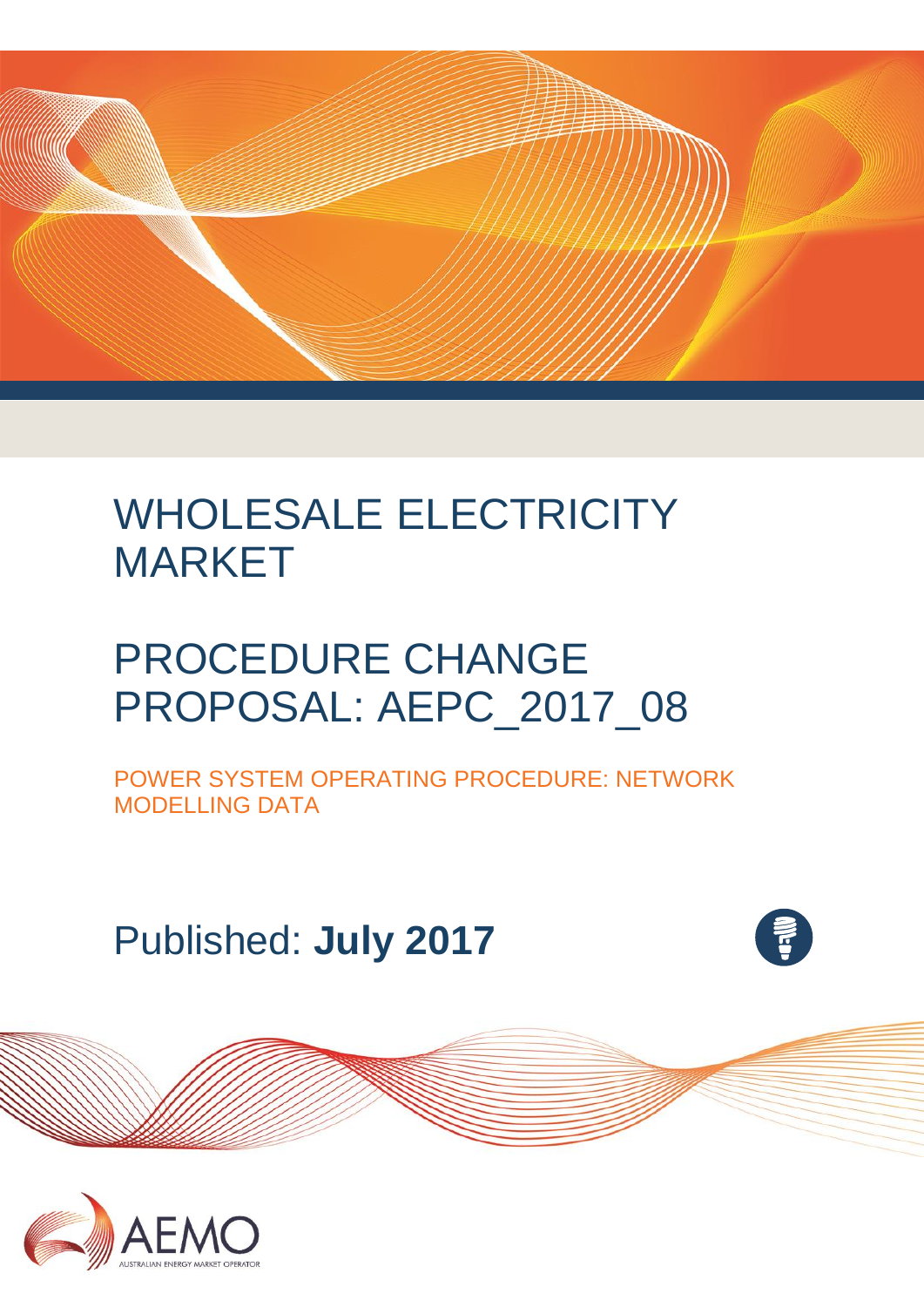



© 2017 Australian Energy Market Operator Limited. The material in this publication may be used in accordance with the [copyright permissions on AEMO's website.](http://aemo.com.au/Privacy_and_Legal_Notices/Copyright_Permissions_Notice)

Australian Energy Market Operator Ltd ABN 94 072 010 327 [www.aemo.com.au](http://www.aemo.com.au/) [info@aemo.com.au](mailto:info@aemo.com.au)

NEW SOUTH WALES QUEENSLAND SOUTH AUSTRALIA VICTORIA AUSTRALIAN CAPITAL TERRITORY TASMANIA WESTERN AUSTRALIA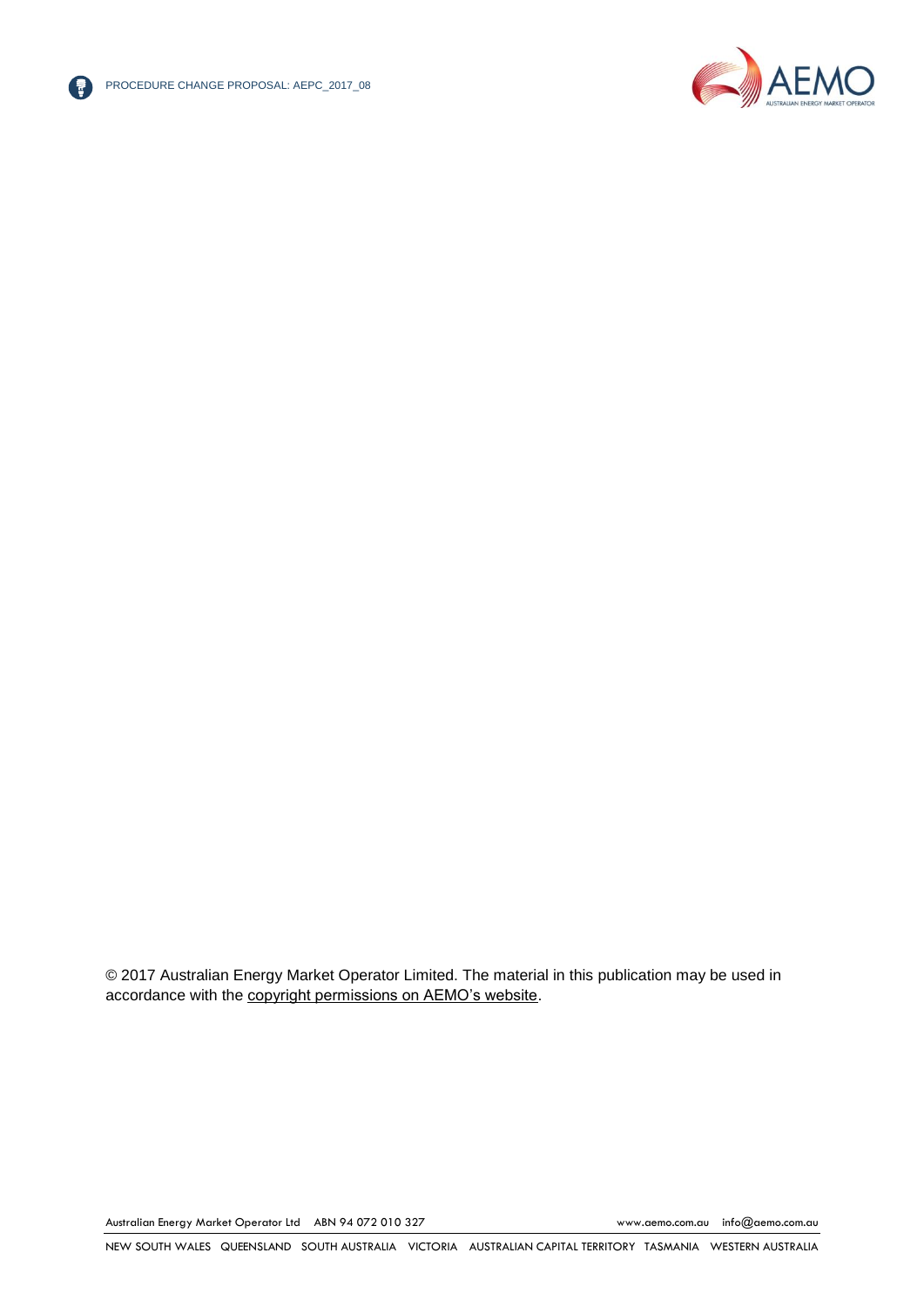

# <span id="page-2-0"></span>EXECUTIVE SUMMARY

The publication of this Procedure Change Proposal and accompanying call for submissions commences the Procedure Change Process conducted by AEMO to consider a proposed new Power System Operating Procedure: Network modelling data under the Wholesale Electricity Market Rules (WEM Rules).

The proposed new Power System Operating Procedure is required by clause 2.28.3A of the WEM Rules, which commenced on 1 July 2016 and which requires AEMO<sup>1</sup> to develop a Power System Operation Procedure specifying:

- (a) Information that a Network Operator must provide to System Management, for each of its Networks.
- (b) The processes to be followed by a Network Operator to enable System Management to have access to the information.
- (c) Technical and communication criteria that a Network Operator must meet with respect to System Management's ability to access the information.
- (d) The processes to be followed by AEMO when accessing the information.

This Procedure Change Proposal includes this document, which outlines the reason for the proposed Market Procedure, and the proposed Market Procedure itself, which is available at:

[http://www.aemo.com.au/Stakeholder-Consultation/Consultations/AEPC\\_2017\\_08.](http://www.aemo.com.au/Stakeholder-Consultation/Consultations/AEPC_2017_08)

AEMO invites stakeholders to suggest alternative options or drafting where they consider that these would improve the procedure or better meet the Wholesale Market Objectives in section 122(2) of the *Electricity Industry Act 2004* (Electricity Industry Act) (and clause 1.2.1 of the WEM Rules).

Stakeholders are invited to submit written responses on the proposed Power System Operating Procedure by 5.00 pm Australian Western Standard Time (AWST) on 16 August 2017, in accordance with the call for submissions published with this Procedure Change Proposal.

l

<sup>&</sup>lt;sup>1</sup> In this Procedure Change Proposal, unless the context requires otherwise, references to AEMO include AEMO in its System Management capacity.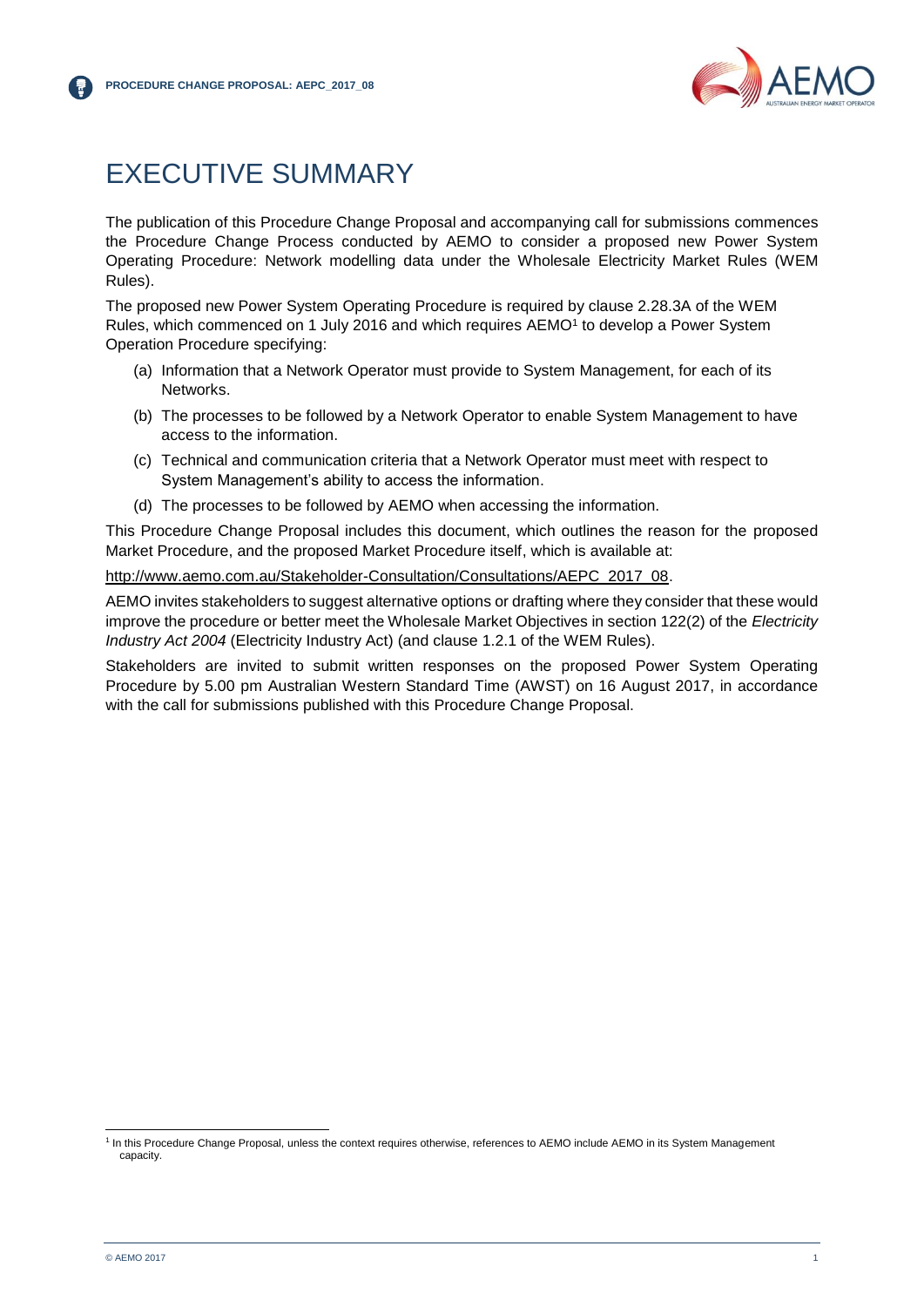

# **CONTENTS**

# **CONTENTS**

| <b>EXECUTIVE SUMMARY</b> |                                                                          |                |
|--------------------------|--------------------------------------------------------------------------|----------------|
| $\mathbf{1}$ .           | <b>PROCEDURE CHANGE PROCESS</b>                                          | 3              |
| 2.                       | <b>BACKGROUND</b>                                                        | 4              |
| 2.1                      | <b>Regulatory requirements</b>                                           | $\overline{4}$ |
| 2.2                      | Context for this consultation                                            | $\overline{4}$ |
| 3.                       | <b>PROPOSED PROCEDURE CHANGE</b>                                         | 5              |
| 3.1                      | Detail of the proposed procedure change                                  | 5              |
| 3.2                      | Proposed drafting                                                        | 5              |
| 3.3                      | Consultation to date                                                     | 5              |
| 3.4                      | Consistency with WEM Rules, Electricity Industry Act and WEM Regulations | 5              |
| 3.5                      | Consistency with Wholesale Market Objectives                             | 6              |
| 4.                       | <b>CONSULTATION PROCESS</b>                                              |                |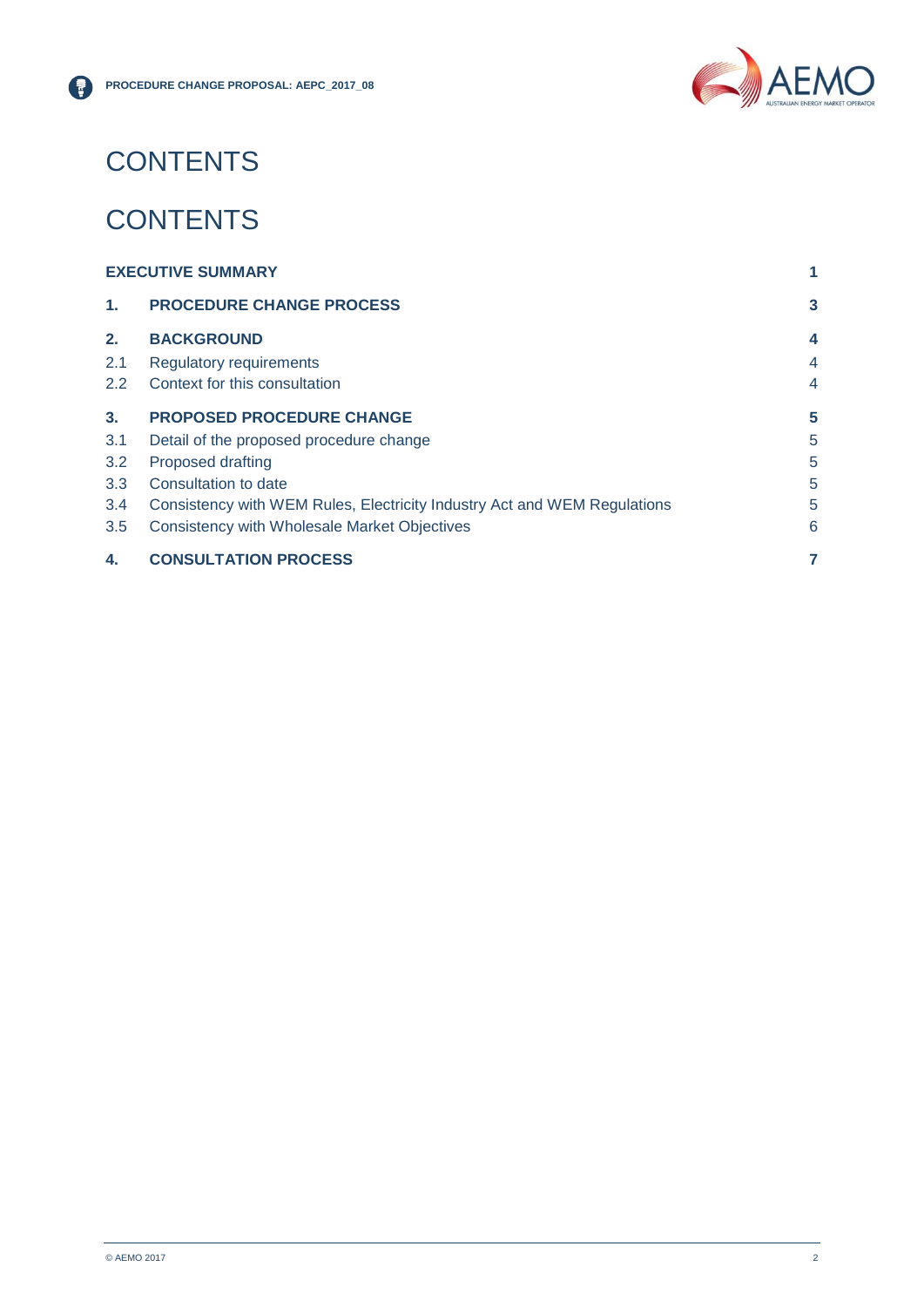

## <span id="page-4-0"></span>1. PROCEDURE CHANGE PROCESS

Section 2.10 of the WEM Rules outlines the Procedure Change Process.

AEMO may initiate the Procedure Change Process in respect of Market Procedures (including Power System Operation Procedures and the Monitoring and Reporting Protocol) for which it is responsible, by developing a Procedure Change Proposal. Rule Participants may notify AEMO where they consider an amendment or replacement of an AEMO Market Procedure would be appropriate (Clauses 2.10.1 and 2.10.2).

If an Amending Rule requires AEMO to develop new Market Procedures or amend or replace existing Market Procedures, then AEMO is responsible for the development, amendment or replacement of Market Procedures to comply with the Amending Rule (Clause 2.10.3).

Under clause 2.9.3 of the WEM Rules, Market Procedures:

- (a) must:
	- i. be developed, amended or replaced in accordance with the process in the WEM Rules;
	- ii. be consistent with the Wholesale Market Objectives; and
	- iii. be consistent with the WEM Rules, the Electricity Industry Act and the WEM Regulations; and
- (b) may be amended or replaced in accordance with section 2.10 of the WEM Rules and must be amended or replaced in accordance with section 2.10 of the WEM Rules, where a change is required to maintain consistency with Amending Rules.

The Wholesale Market Objectives are:

- (a) to promote the economically efficient, safe and reliable production and supply of electricity and electricity related services in the South West interconnected system;
- (b) to encourage competition among generators and retailers in the South West interconnected system, including by facilitating efficient entry of new competitors;
- (c) to avoid discrimination in that market against particular energy options and technologies, including sustainable energy options and technologies such as those that make use of renewable resources or that reduce overall greenhouse gas emissions;
- (d) to minimise the long-term cost of electricity supplied to customers from the South West interconnected system; and
- (e) to encourage the taking of measures to manage the amount of electricity used and when it is used.

AEMO has published this Procedure Change Proposal in accordance with the Procedure Change Process in clause 2.10 of the WEM Rules.

AEMO's indicative timeline for this consultation is outlined below. Dates may be adjusted depending on the number and complexity of issues raised in submissions and any meetings with stakeholders.

| <b>Process Stage</b>                                 | Indicative date        |
|------------------------------------------------------|------------------------|
| <b>Procedure Change Proposal published</b>           | 19 July 2017           |
| Submissions due on Procedure Change Proposal         | <b>16 August 2017</b>  |
| <b>Procedure Change Report published</b>             | <b>12 October 2017</b> |
| <b>Proposed commencement of new Market Procedure</b> | 13 October 2017        |

Prior to the submissions due date, stakeholders may request a meeting with AEMO to discuss the issues and proposed changes raised in this Procedure Change Proposal.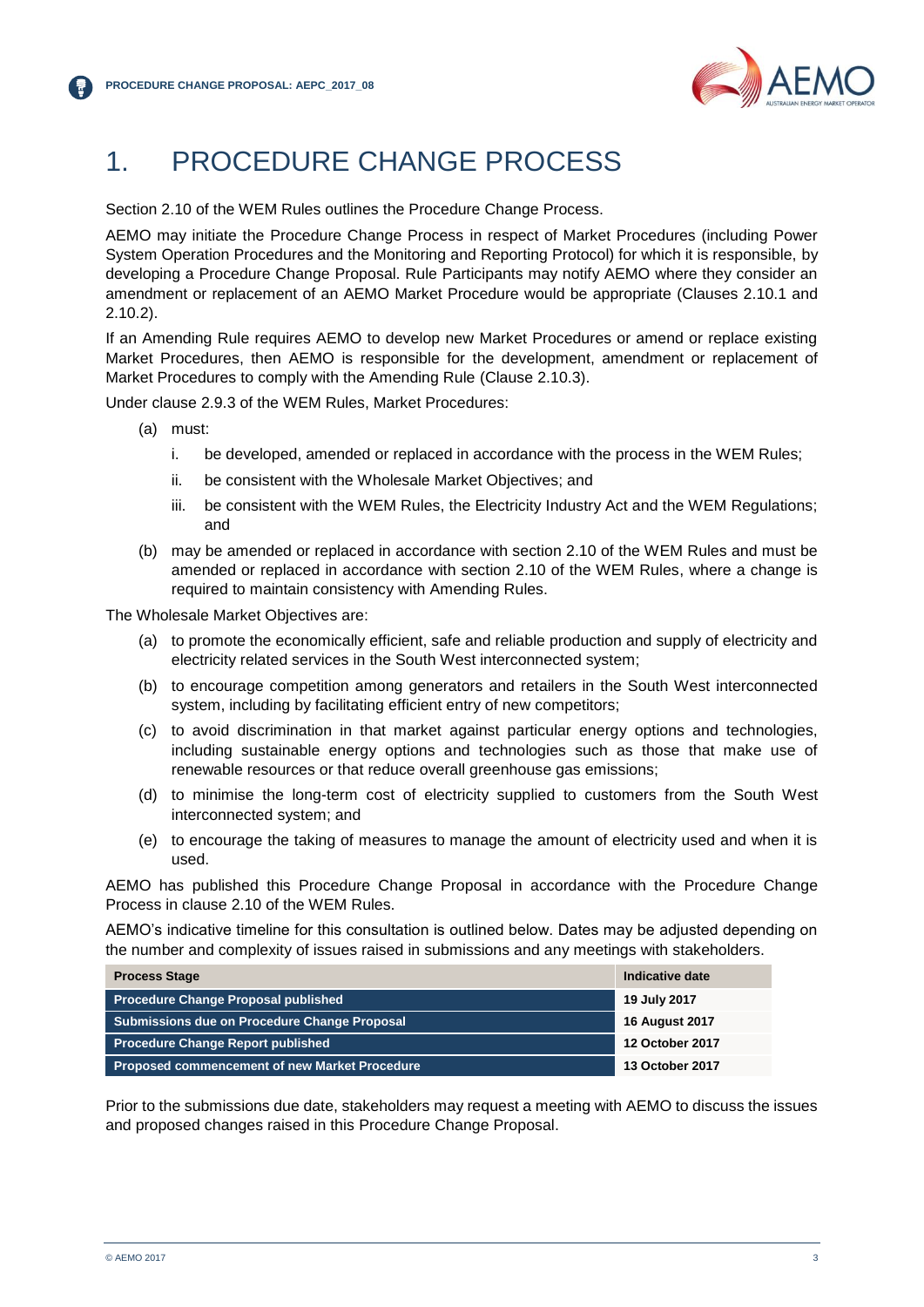

## <span id="page-5-0"></span>2. BACKGROUND

#### <span id="page-5-1"></span>**2.1 Regulatory requirements**

Clause 2.28.3A of the WEM Rules, which commenced on 1 July 2016, provides that:

- *2.28.3A. System Management must develop a Power System Operation Procedure specifying:*
	- *(a) information that a Network Operator must provide to System Management, for each of its Networks, including:*
		- *i. positive, negative and zero sequence network impedances for the network elements;*
		- *ii. information on the network topology;*
		- *iii. information on transmission circuit limits;*
		- *iv. information on security constraints;*
		- *v. overload ratings, including details of how long overload ratings can be maintained; and*
		- *vi. the short circuit capability of facility equipment;*
	- *(b) the processes to be followed by a Network Operator to enable System Management to have access to the information specified in clause 2.28.3A(a);*
	- *(c) technical and communication criteria that a Network Operator must meet with respect to System Management's ability to access the information specified in clause 2.28.3A(a); and*
	- *(d) the processes to be followed by System Management when accessing the information specified in clause 2.28.3A(a).*

The proposed Power System Operating Procedure would be the first version of this Procedure. AEMO, in its System Management capacity, proposes to commence the new procedure on 13 October 2017 as part of the transition of System Management from Western Power to AEMO.

#### <span id="page-5-2"></span>**2.2 Context for this consultation**

On 31 May 2016, the Minister for Energy gazetted in the Western Australian Government Gazette No. 89 in Schedule A, Section 14(3) amending rules to the WEM Rules related to the network information that a Network Operator must provide to System Management for each of its Networks. <sup>2</sup> The amendments commenced on 1 July 2016.

l <sup>2</sup> See Government Gazette No.89 dated 31 May 2016, *Electricity Industry (Commencement of Electricity Industry (Wholesale Electricity Market) Amendment Regulations) Order 2016*.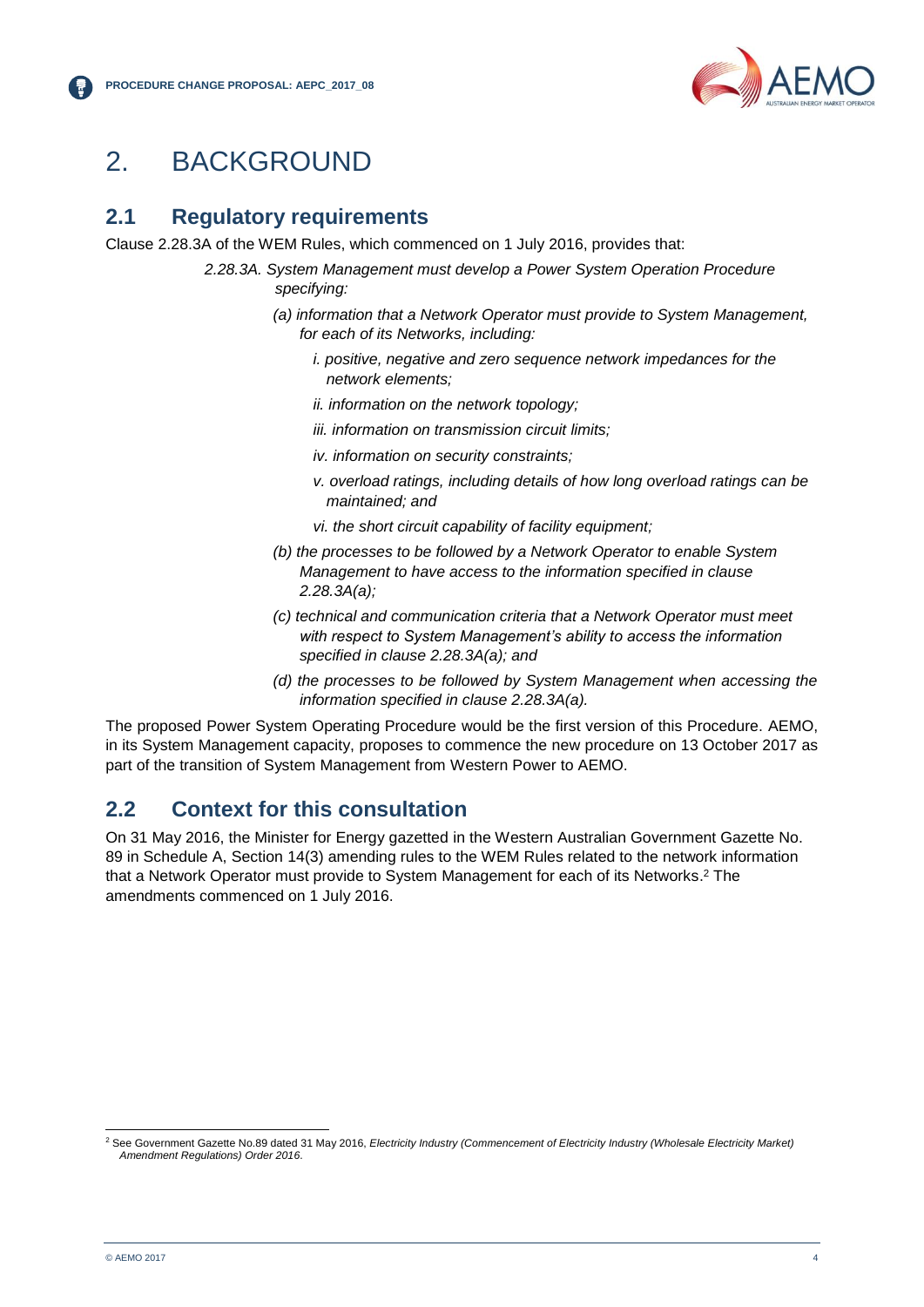

# <span id="page-6-0"></span>3. PROPOSED PROCEDURE CHANGE

#### <span id="page-6-1"></span>**3.1 Detail of the proposed procedure change**

The proposed procedure change outlines a new Power System Operation Procedure that AEMO is required to develop under the requirements of the WEM Rules [Clause 2.28.3A].

The new Power System Operation Procedure specifies:

- (a) The information that a Network Operator must provide to AEMO for each of its Networks.
- (b) The processes to be followed by a Network Operator to enable AEMO to have access to the information.
- (c) The technical and communication criteria that a Network Operator must meet with respect to AEMO's ability to access the information.
- (d) The processes to be followed by AEMO when accessing the information.

This Procedure will apply to:

- (a) AEMO, in following the processes to access the information provided by Network Operators.
- (b) Network Operators in:
	- (i) Providing network modelling data.
	- (ii) Abiding by the processes to be followed.
	- (iii) Meeting the technical and communication criteria to provide access to the information;

to enable AEMO to meet its obligations in the WEM Rules.

### <span id="page-6-2"></span>**3.2 Proposed drafting**

AEMO has published a draft of the proposed Market Procedure: Network modelling data for consultation, which is available at: [http://www.aemo.com.au/Stakeholder-Consultation/Consultations/AEPC\\_2017\\_08.](http://www.aemo.com.au/Stakeholder-Consultation/Consultations/AEPC_2017_08) AEMO has not provided a marked-up version of the Procedure as it is new.

#### <span id="page-6-3"></span>**3.3 Consultation to date**

A draft version of the Market Procedure was presented at the AEMO WEM Procedure Change workshop held on 26 June 2017. Details of this forum are available at: http://aemo.com.au/Stakeholder-Consultation/Industry-forums-and-working-groups/WA-Forums.

Minor changes to improve clarity were recommended by stakeholders. Stakeholders were advised of document format and numbering changes to match Market Procedure standards. These minor changes have been incorporated into the proposed Market Procedure that forms part of this Procedure Change Proposal.

#### <span id="page-6-4"></span>**3.4 Consistency with WEM Rules, Electricity Industry Act and WEM Regulations**

The proposed new WEM Market Procedure has been reviewed as a whole by AEMO to ensure compliance with the relevant provisions in the:

- Electricity Industry Act.
- WEM Regulations.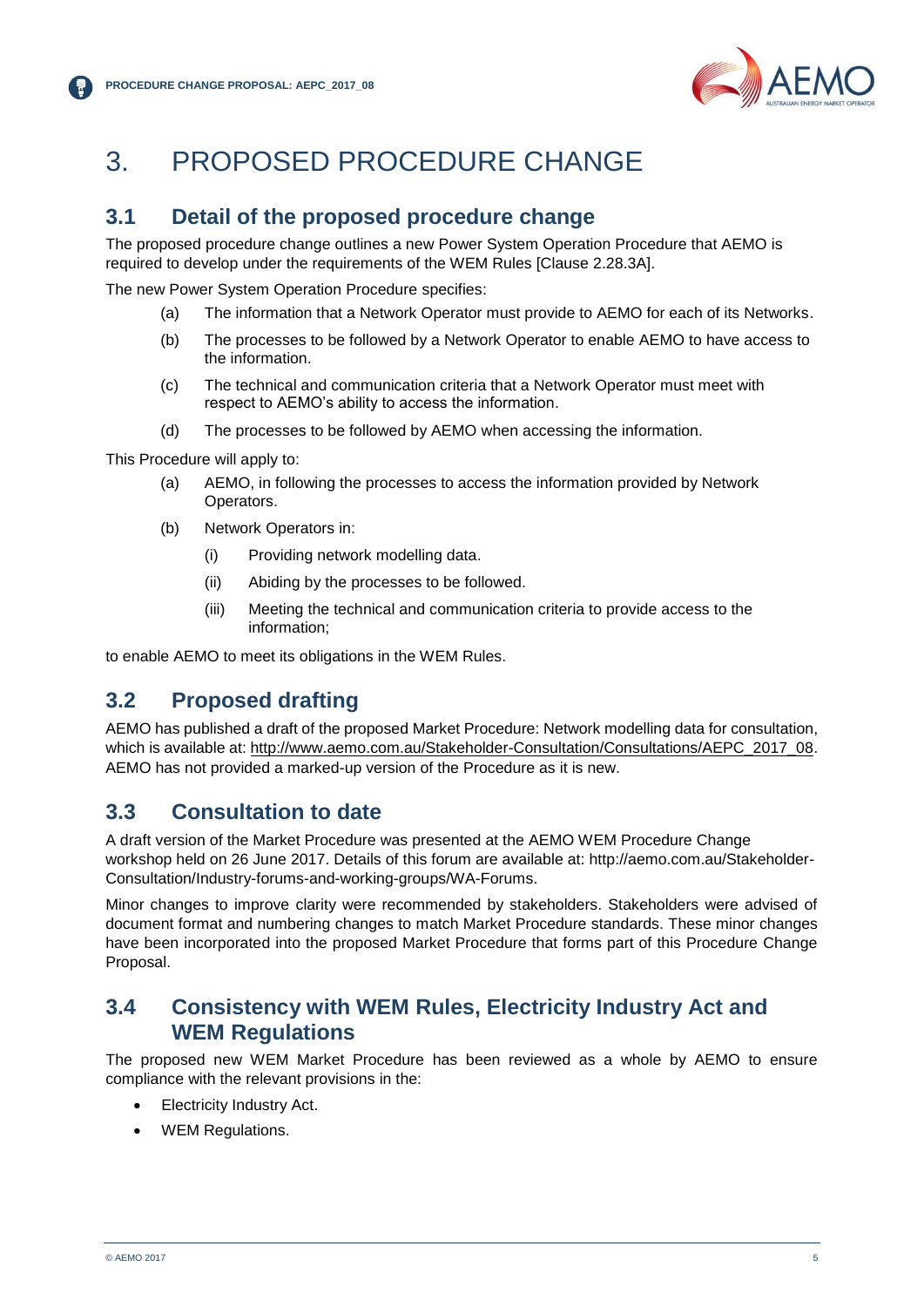

WEM Rules.

#### <span id="page-7-0"></span>**3.5 Consistency with Wholesale Market Objectives**

The steps outlined in this new Power System Operating Procedure specify:

- The information that a Network Operator must provide to System Management, for each of its Networks, including:
	- o Positive, negative and zero sequence network impedances for the network elements.
	- o Information on the network topology.
	- o Information on transmission circuit limits.
	- o Information on security constraints.
	- o Overload ratings, including details of how long overload ratings can be maintained.
	- o The short circuit capability of facility equipment.
- The processes to be followed by Network Operators and AEMO.
- The technical and communication criteria that must be met.

AEMO considers that the steps are drafted in a way that does not change the objectives of the Market Rules. As a result, AEMO considers that the new Procedure, as a whole, is consistent with the Wholesale Market Objectives.